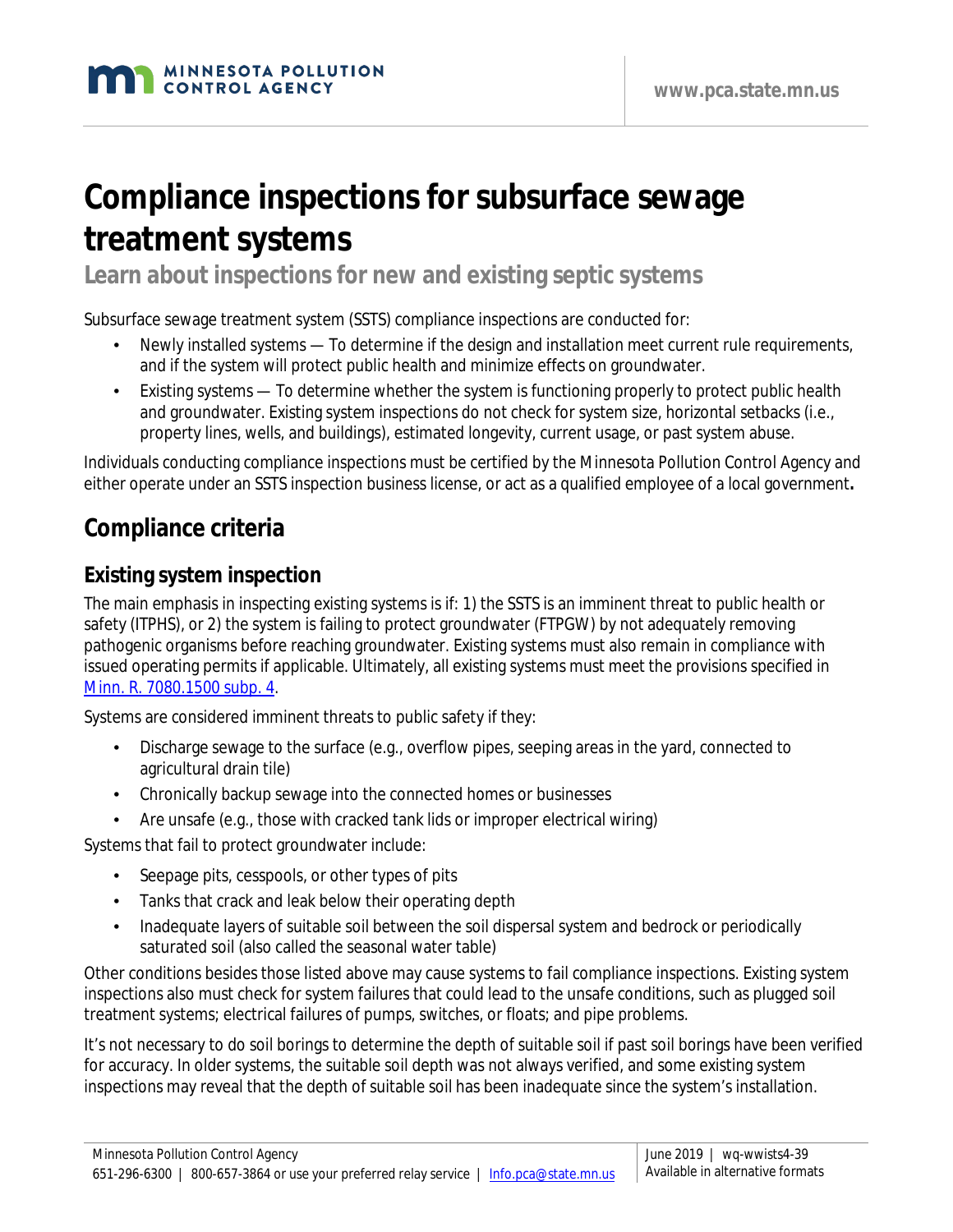Existing systems that are not performing or being operated in accordance with their issued operating permit are also noncompliant.

## **New system inspection**

For new SSTS construction, the system must:

- Be designed to all applicable federal, state, and local regulations, and meet established setback distances
- Prevent sewage or sewage effluent contact with humans, insects, or vermin
- Treat and disperse sewage safely, while avoiding physical injury or harm
- Maintain an unsaturated zone in the soil between the soil dispersal system and the bedrock or seasonally saturated soil (also called the water table) during loading of effluent. All newly constructed systems must have the soil's unsaturated zone (also called the vertical separation distance) verified
- Not be located in floodways

In addition, any replacement components for an existing SSTS must meet new construction criteria, according to local ordinances.

# **Recording inspections and certifying compliance**

Inspectors must record all methods they use to determine system components or performance on the [MPCA](https://www.pca.state.mn.us/sites/default/files/wq-wwists4-31b.pdf)  [compliance inspection form.](https://www.pca.state.mn.us/sites/default/files/wq-wwists4-31b.pdf) Local governments may have additional forms, which can be attached to the MPCA form. The inspector must submit the certificate of compliance (COC) or notice of noncompliance (NON) to the system owner (or owner's agent) and the local government unit within 15 business days after the inspection date.

The COC for a newly constructed system certifies that the system complies with current state and local requirements. The COC for an existing system certifies compliance with minimal public health and groundwater protection requirements. Changes in usage, such as increasing a building's occupancy, can change the performance of a SSTS but not necessarily change the compliance status. A COC is valid for three years for an existing system and five years for a newly constructed SSTS.

Existing systems that are found to be imminent threats to public health or safety or failing to protect groundwater are given a NON and a timeframe for upgrades, repairs, or replacement. The timeframe for ITPHS systems is 10 months maximum under state law, though local ordinances may dictate shorter timeframes. The timeframe for upgrading a FTPGW system is set by local ordinances.

## **When are inspections required?**

## **Existing systems**

Under state law, an inspection must be conducted when a bedroom is added to a dwelling if the local unit of government regulates that activity. Local ordinances may specify other events that trigger inspections, such as when a property is sold or a building permit is sought. A lending institution or a prospective buyer may also request a compliance inspection.

#### **New systems**

Compliance inspections for new or replacement systems are required:

- For all new construction and replacement of SSTS
- In designated shoreland areas, when any building permit or variance is requested
- If the local government administers a permit for bedroom additions (the system must be inspected before the permit is issued)